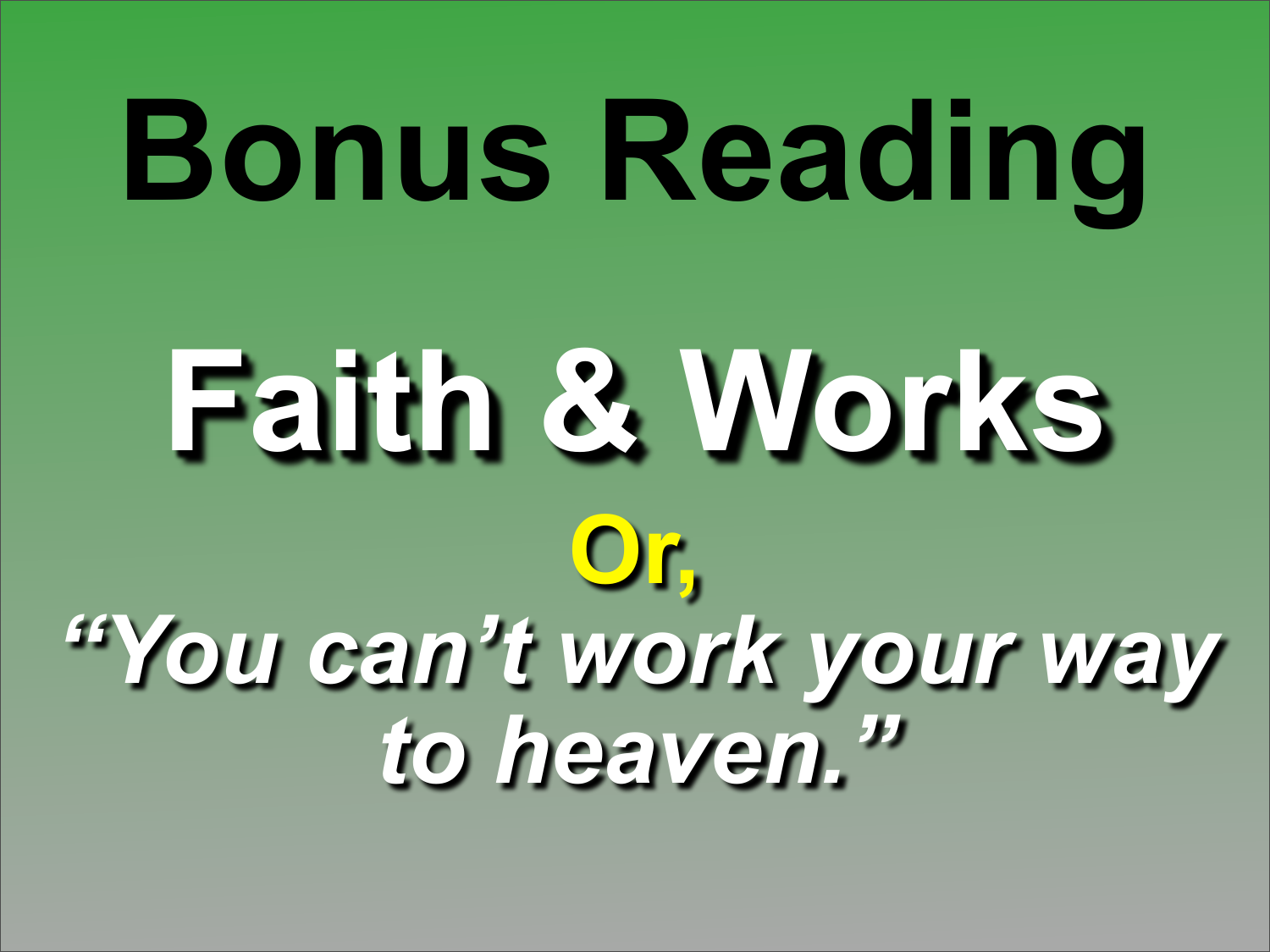### **God expects action.** Hearers must be doers: *Matthew 7:24; James 1:22*

Faith-based **action has always been necessary** to accept God's grace. *For example,*

- **Joshua** conquering the city of Jericho, *Joshua chapter 6*
- **Naaman** receiving miraculous cleansing of his leprosy, *2 Kings chapter 5*

• **Abraham** offering Isaac. "**Faith was active along with his works, and faith was completed by his works**." *– James 2:22* (See *Genesis 15:1-6; 22:1-18*.)

*Continued on next slide*

"Faith apart from works is dead," and "useless." *– James 2:26 (also vv. 17, 20*)

**You see that a person is justified by works and not by faith alone.** *– James 2:24*